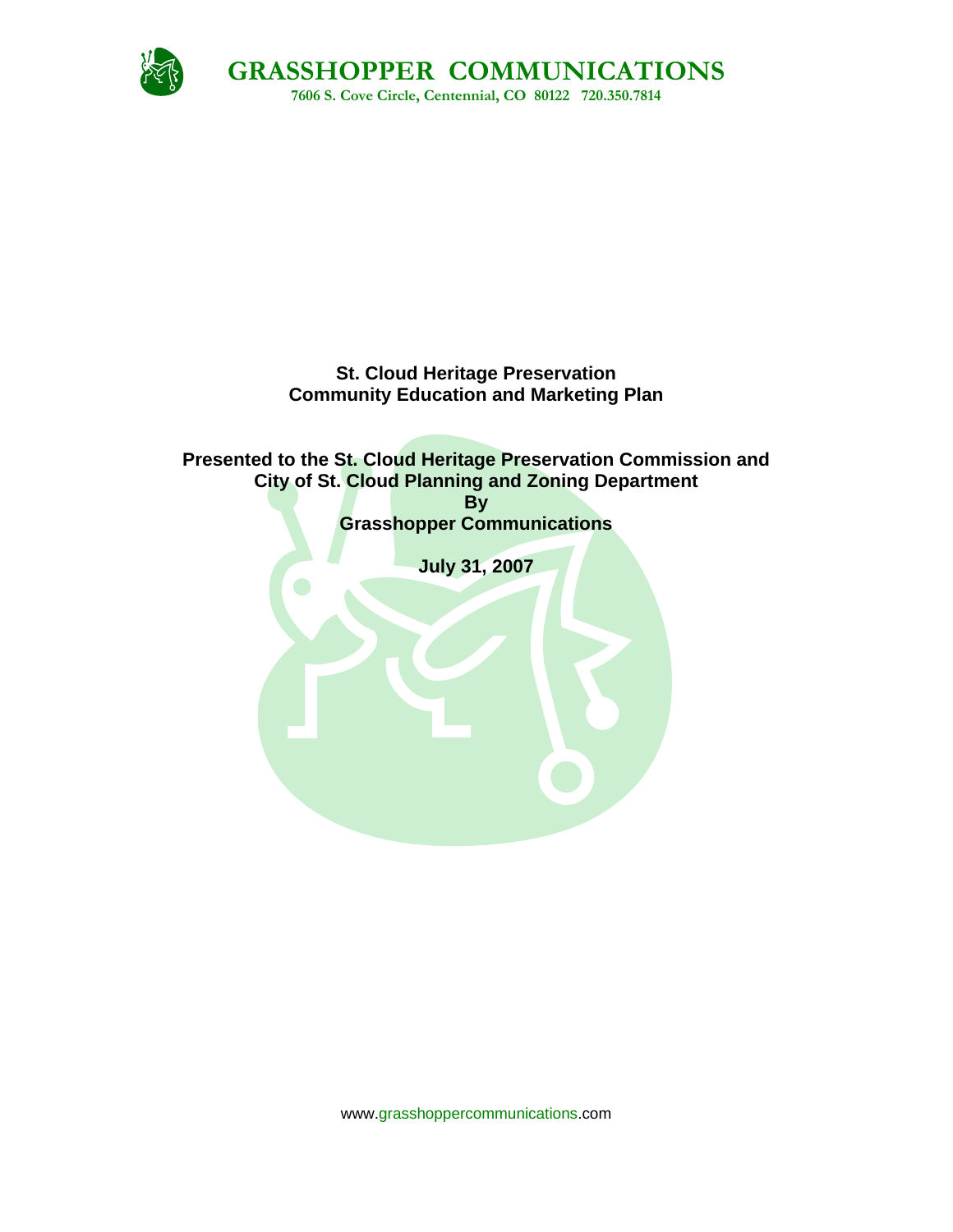

# **Table of Contents**

| II.            |  |    |
|----------------|--|----|
|                |  | -5 |
|                |  |    |
| $V_{\rm{max}}$ |  |    |
| VI.            |  |    |
|                |  |    |

This material is based upon work assisted by a grant from the Department of the Interior, National Park Service. Any opinions, findings, and conclusions or recommendations expressed in this material are those of the author(s) and do not necessarily reflect the views of the Department of the Interior.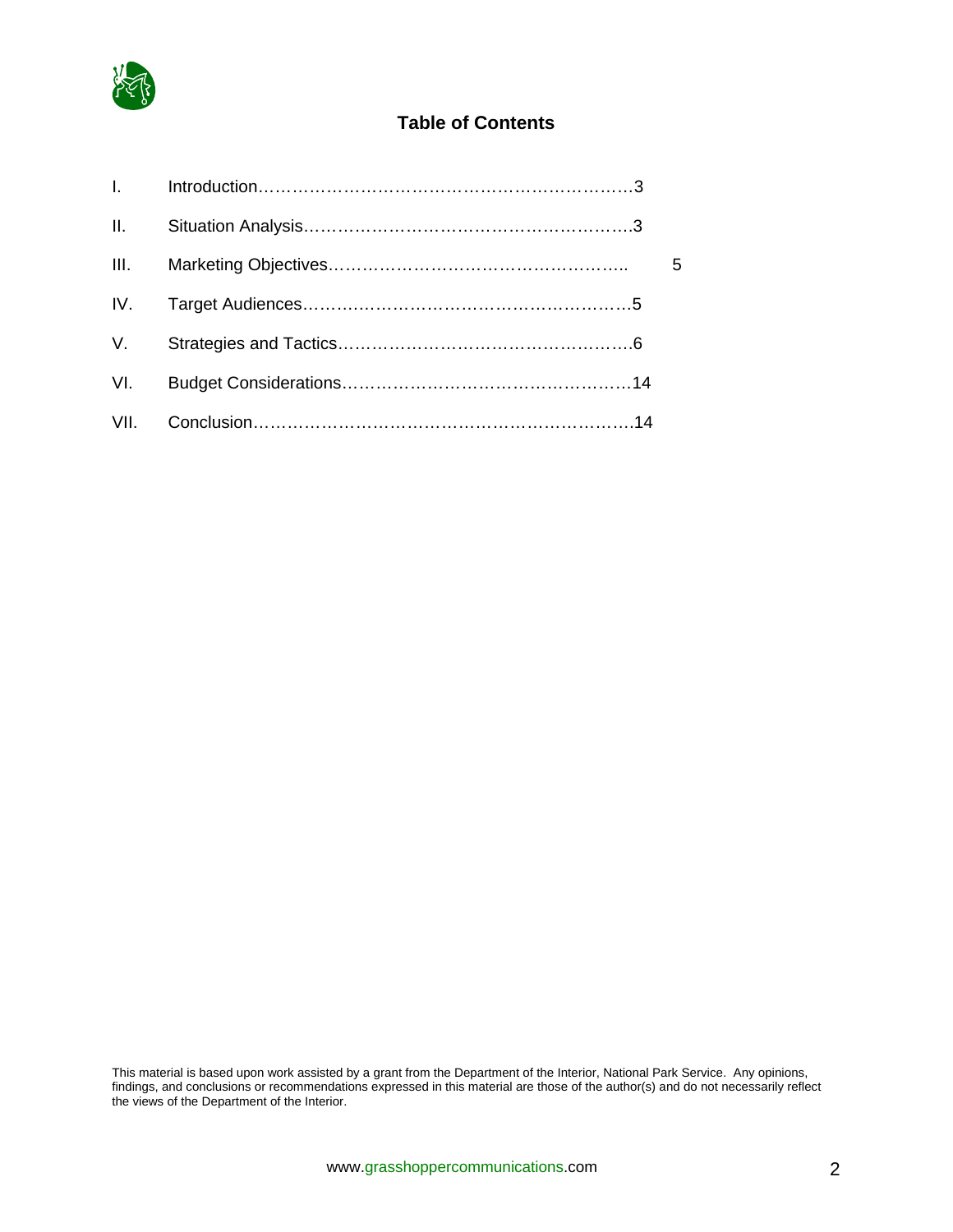

### I. Introduction

 The St. Cloud Heritage Preservation Commission (HPC) is a quasi-judicial city board established by City Council in 1990. The Heritage Preservation Commission's mission is to recognize and protect buildings and sites that reflect significant elements of the City's cultural, social, economic, political, visual, or architectural history. Today, the HPC is entrusted with preserving the architectural integrity of St. Cloud's four historic districts.

 Although the HPC oversees preserving St. Cloud's architectural heritage, few citizens of St. Cloud recognize or understand the vital benefit the Heritage Preservation Commission provides for St. Cloud's urban landscape. The City of St. Cloud and the HPC have a great opportunity to educate the public about the Commission and establish it as the guardian of St. Cloud's community history, as symbolized by its built environment.

 The purpose of this Community Education and Marketing Plan is to outline a strategic approach to develop a distinct public identity for the Heritage Preservation Commission and provide ways for the HPC to effectively communicate with St. Cloud's many stakeholders. This plan highlights three primary marketing objectives and identifies four marketing strategies to meet those objectives. Under each strategy we have outlined a series of tactics to fulfill those strategies.

## II. Situation Analysis

 The City of St. Cloud established the Heritage Preservation Commission in 1990 to safeguard St. Cloud's architectural heritage. Since that time, the City has designated four local historic districts: Southside Neighborhood Historic District (1998, expanded 2002 and 2006), Pantown Historic District (2001), St. Cloud Commercial Historic District (2002), and the Barden Park Historic District (2003). The HPC has jurisdiction over exterior building alterations in these districts.

 The St. Cloud Heritage Preservation Commission is in the unique position of being the only historical organization devoted to saving the heritage of the City of St. Cloud as defined by the city boundaries. Other organizations, including the Stearns History Museum, incorporate St. Cloud in their scope but focus on a broader geographic region. Additionally, neighborhood organizations within St. Cloud, such as the St. Cloud Historic and Neighborhood Preservation Association (SCHNPA), protect the history of the neighborhoods. Only the St. Cloud Heritage Preservation Commission preserves the history for the entire city. This gives the HPC the opportunity to not only preserve St. Cloud's built environment, but also to play a vital role in preserving the urban history that the buildings represent.

Based on the Phase I Analysis of existing materials, key person interviews and staff consultation, it became clear that the HPC faces three challenges regarding its image with the public:

- Overall lack of information about the benefits of historic preservation in general and the HPC in particular
- Over-emphasis on preserving the architecture of the buildings rather than the history they represent
- Residual negative perception of the HPC from the St. John Cantius designation attempt.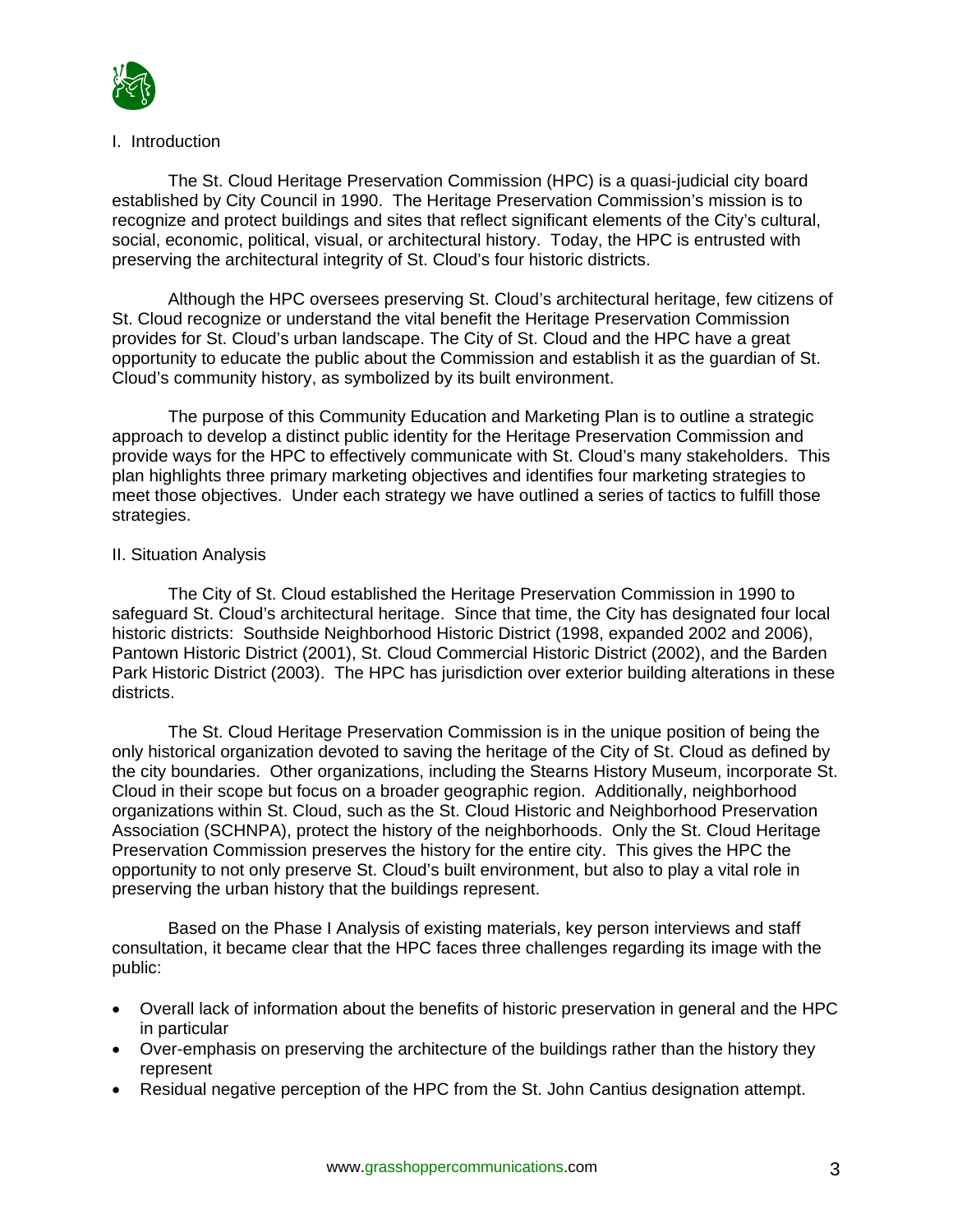

During the key person interviews, we discovered that the general public is frequently unaware of the HPC, its programs or its processes. Although St. Cloud residents may be cognizant of historic districts, most have no knowledge of the organization that oversees the districts. Frequently, even property owners in historic districts are unaware of the HPC or the design review steps necessary to renovate their buildings.

 Part of the reason that the general public lacks awareness of the HPC and its mission is the fact that the HPC is focused almost exclusively on architectural preservation. Indeed, the Heritage Preservation Commission's mission calls for it to "recognize and protect buildings and sites that reflect significant elements of the City's cultural, social, economic, political, visual, or architectural history." As the mission implies, however, the buildings are symbols of the many historical aspects of the community of St. Cloud. Each building tells a story of a person, an event, or a historical era that contribute to a common identity for the citizens of St. Cloud. Because the HPC interacts only with citizens who own or work on historic property, they miss an opportunity to make people care about historic preservation by helping them care about the history behind the buildings.

Finally, the citizens of St. Cloud have mixed perceptions about the HPC. Groups that have actually had interaction with the HPC, including architects and commercial property owners, had a favorable perception of the Commission. However, groups that only dealt peripherally with the Commission, including the Central Minnesota Builders Association and certain neighborhood associations, were negatively influenced by rumors and innuendo and consequently had a poor opinion of the HPC.

The St. John Cantius designation attempt dramatically impacted the Heritage Preservation Commission's public image. Members of the neighborhood associations who had no previous opinion about the HPC were negatively influenced by the controversy and the public hearings. City Council's failure to support the HPC in establishing the historic district further undermined the Heritage Preservation Commission's community standing. The most prevalent criticism of the HPC was that the Commission didn't have any proof to support its claims of longterm economic benefits. This led opponents of the St. John Cantius designation to accuse the HPC of being "all regulation and no benefit."

The current situation provides the St. Cloud HPC with an excellent opportunity to educate the public about the benefits of historic preservation and to re-define its role in preservation in St. Cloud. This Community Education and Marketing Plan will recommend that the HPC re-establish itself as an organization that preserves historic *communities*, not just old buildings. Buildings are symbols of the city's history, and it is the stories behind the buildings that evoke interest and emotion from the general public. In order to counter the perception that the HPC is "all regulation and no benefit," the Commission must clearly communicate the benefits of saving the old buildings *and* the history they represent. By promoting community history in conjunction with preserving the built environment, the HPC is able to offer a significant benefit to the citizens of St. Cloud without implementing costly and impractical city programs.

#### III. Marketing Objectives

Based on the Phase I Analysis of the Heritage Preservation Commission's existing materials, key person interviews, discussion with staff and the situation analysis, three primary marketing objectives became clear. They are: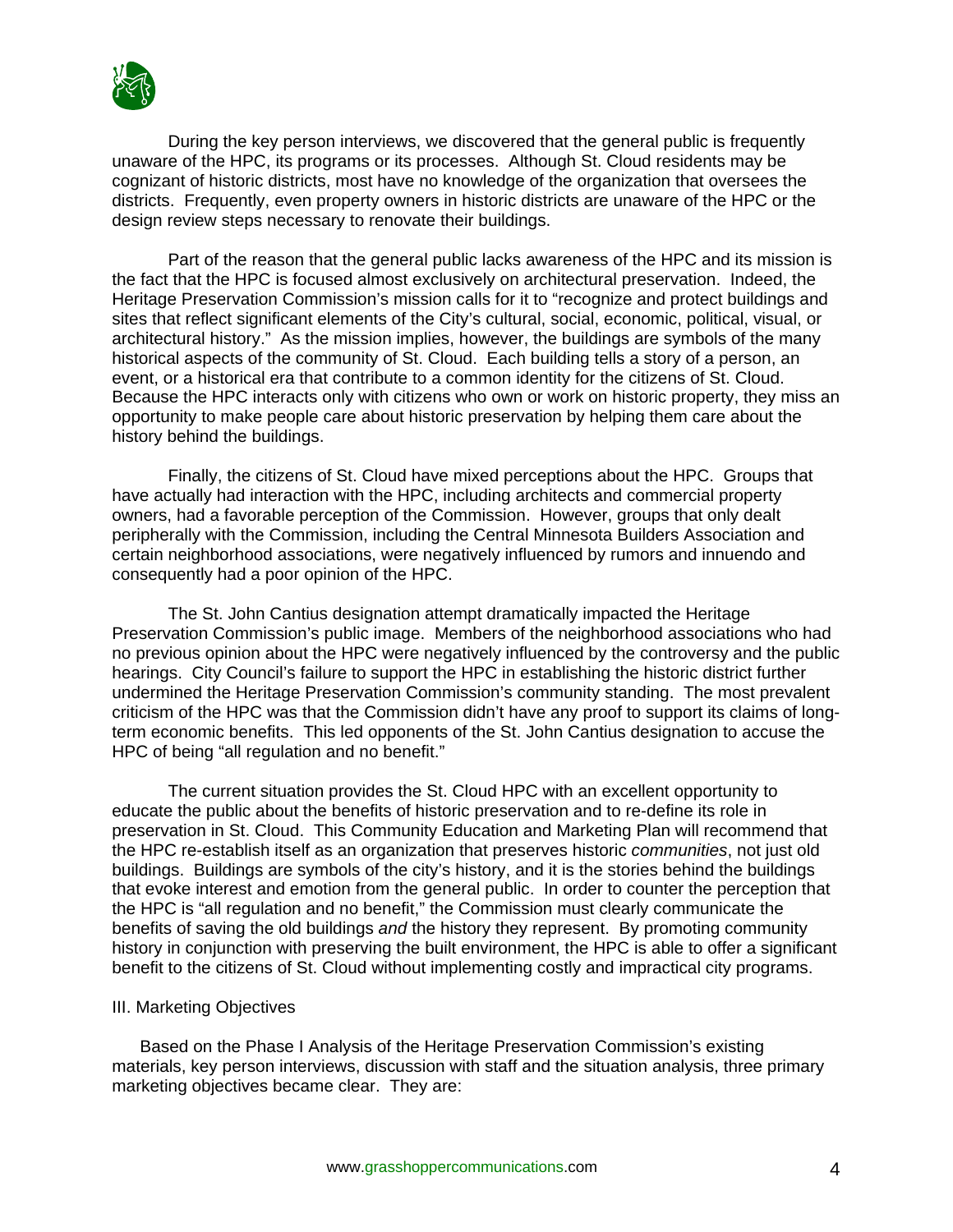

- Raise community awareness of the Heritage Preservation Commission, its purpose and its process
- Educate the general public about the benefits of historic preservation in St. Cloud
- Establish the HPC as a vital resource for community preservation and identity

#### IV. Target Audiences

 The HPC has several target audiences. Some of these audiences have no experience with the HPC and several have some interaction with the HPC but would benefit from ongoing communication efforts.

- General Public
- St. Cloud Area Association of Realtors
- Historic Property Owners
- Central Minnesota Builders Association
- City Council
- Media
- V. Strategies and Tactics

The following strategies and tactics are recommended as the most effective ways to achieve the stated marketing objectives.

• Strategy: Create a recognizable brand identity for the HPC

A recognizable brand identity will give credit to the HPC for the information it already makes available to the public, and will enhance the HPC's image and reinforce the organization's identity.

- **Tactics:** 
	- o Design an identity package for the HPC. Package will include a new logo, letterhead stationery, and website banner
	- $\circ$  Graphic design will build on pre-existing identities associated with the City of St. Cloud, including the Granite City, the Mississippi River, and the historic districts themselves
	- o HPC will use the new logo and graphic identity in all printed materials
	- o The City of St. Cloud could provide name tags with new logo for HPC commissioners to wear during HPC meetings and official events to reinforce the HPC identity
	- o Planning Department will revise all HPC publications, such as district maps, guidelines and fact sheets to reflect the new identity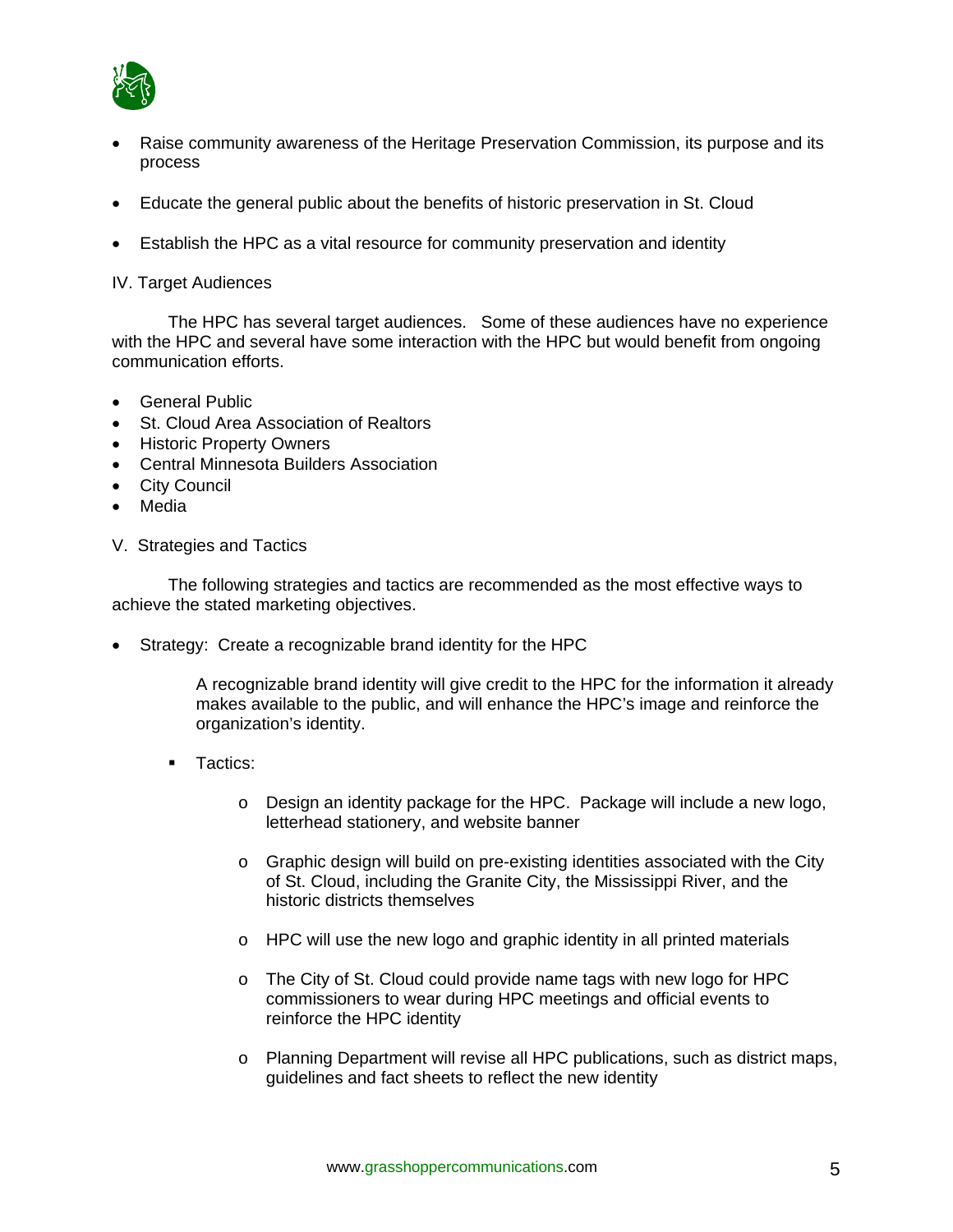

- $\circ$  HPC will launch the new identity at an event following an HPC meeting. Invite realtors, property owners, the media, CMBA representatives, City Council members and key opinion leaders. Have a reception in the Council chambers with refreshments. Prominently display the new logo on the screen in the chambers and on tent cards. Possibly pass out swag such as mugs or key chains with the new logo on it
- Strategy: Position the HPC as the guardian and repository for neighborhood-based history

By positioning the HPC as the primary guardian for neighborhood-based history, the Commission's efforts on behalf of historic preservation will be better received by the community. The HPC is the primary resource for the history of specific properties and neighborhoods in the core of St. Cloud. Promoting history in conjunction with saving the buildings provides a benefit to the citizens of St. Cloud and shifts the focus away from the regulatory aspects of the HPC by emphasizing the shared community experience symbolized by the buildings.

- **Tactics:** 
	- o HPC will co-sponsor a community history day in each of the core neighborhoods, in conjunction with the Healthy Neighborhoods Partnership. The HPC will:
		- $\triangleright$  Publicize the event as a community celebration
		- $\triangleright$  Organize a picnic or pot luck at a park or community gathering place such as a church or recreation center within each neighborhood to share with neighbors
		- ¾ Create a "how-to" sheet to teach historic homeowners how to research their homes
		- $\triangleright$  Encourage residents in the neighborhood to bring the history of their home to the event
		- $\triangleright$  Have banners at the event with the new HPC logo
		- $\triangleright$  Work with local restaurants and spas to donate gift certificates as prizes for people who have the most thorough history
		- $\triangleright$  Structure as an annual event
	- o Co-sponsor annual neighborhood house tours
		- $\triangleright$  Although Southside already organizes a tour, HPC can provide volunteer tour guides and logistical support
		- ¾ Organize tours of Pantown, Barden Park and the Commercial Historic **District**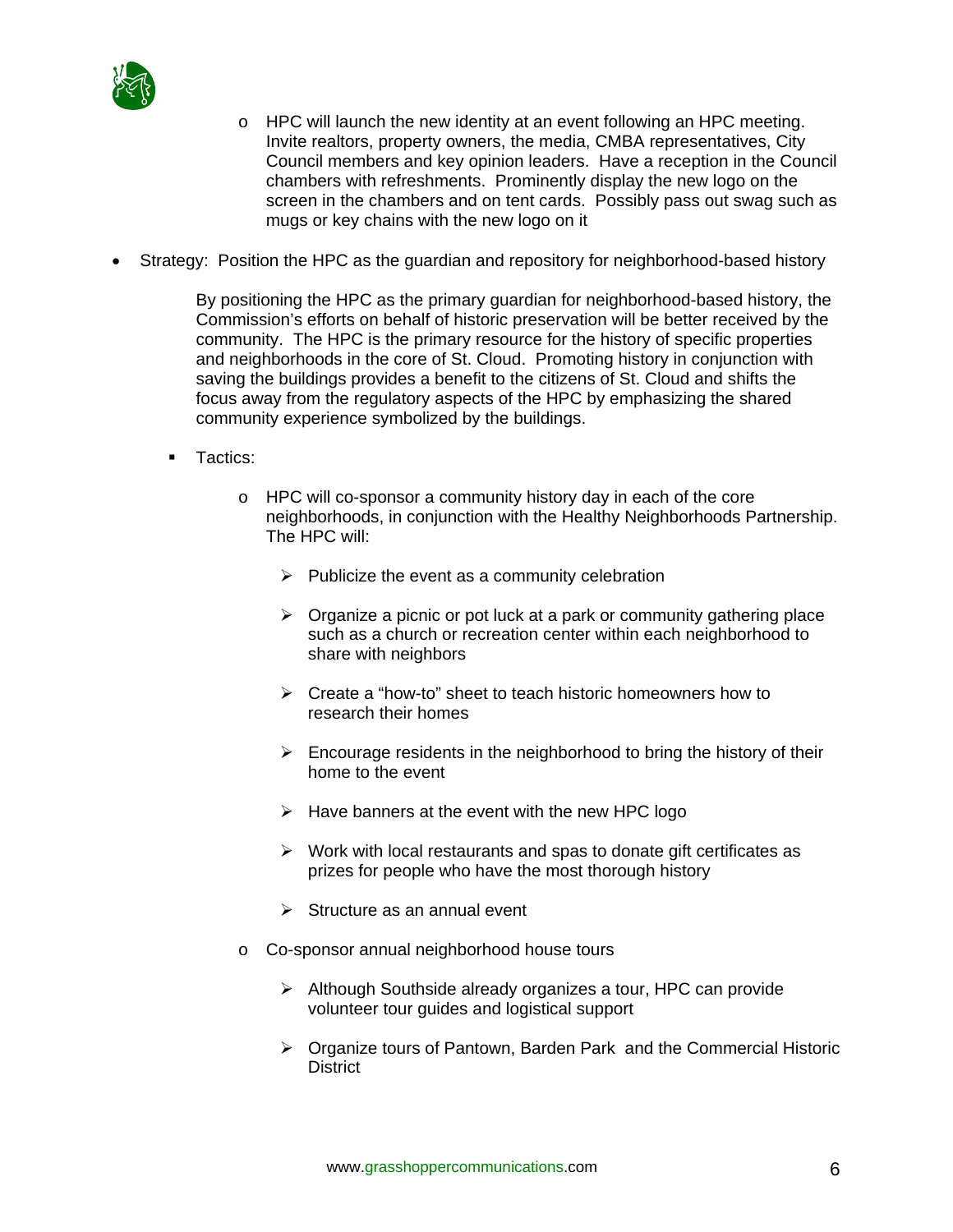

- $\triangleright$  Offer sponsorship opportunities to St. Cloud businesses interested in reaching a real estate market, such as Wells Fargo, Qwest, or other businesses
- $\triangleright$  When HPC sponsors tours jointly with a neighborhood association, have HPC logo listed on all marketing materials
- o Insert a "Preservation Update" column in the Stearns History Museum's member newsletter once a quarter
	- $\triangleright$  Feature new logo at the top of each column
	- $\triangleright$  Give a preservation update to museum members and keep them apprised of renovations and restorations that have been approved by the Commission
	- $\triangleright$  This allows the HPC to reach a broad audience of citizens predisposed to having an interest in local history
- o Modify the Century Homes Recognition program
	- $\triangleright$  Remove all costs to homeowners for plaques by finding businesses that will sponsor the costs
	- $\triangleright$  Allow homeowners to apply for the Century Homes designation twice a year to increase applications and media opportunities
	- $\triangleright$  Send a press release to all local media highlighting Century Homes
- o Media Relations
	- ¾ Establish ongoing relationship with *St. Cloud Times* reporters
	- ¾ Coordinate with Bill Morgan to provide monthly feature story to *St. Cloud Times* under the auspices of Bill's role as a member of the HPC
	- $\triangleright$  Have HPC commissioners and staff write in to the "Our Turn" feature in the *St. Cloud Times* to maintain coverage and awareness
	- $\triangleright$  Investigate publication opportunities with local and regional magazines
	- $\triangleright$  Create talking points about historic preservation for HPC commissioners to use when talking to the media
- Strategy: Improve communications between the HPC and its constituencies
	- **Tactics:** 
		- o Identify all potential audiences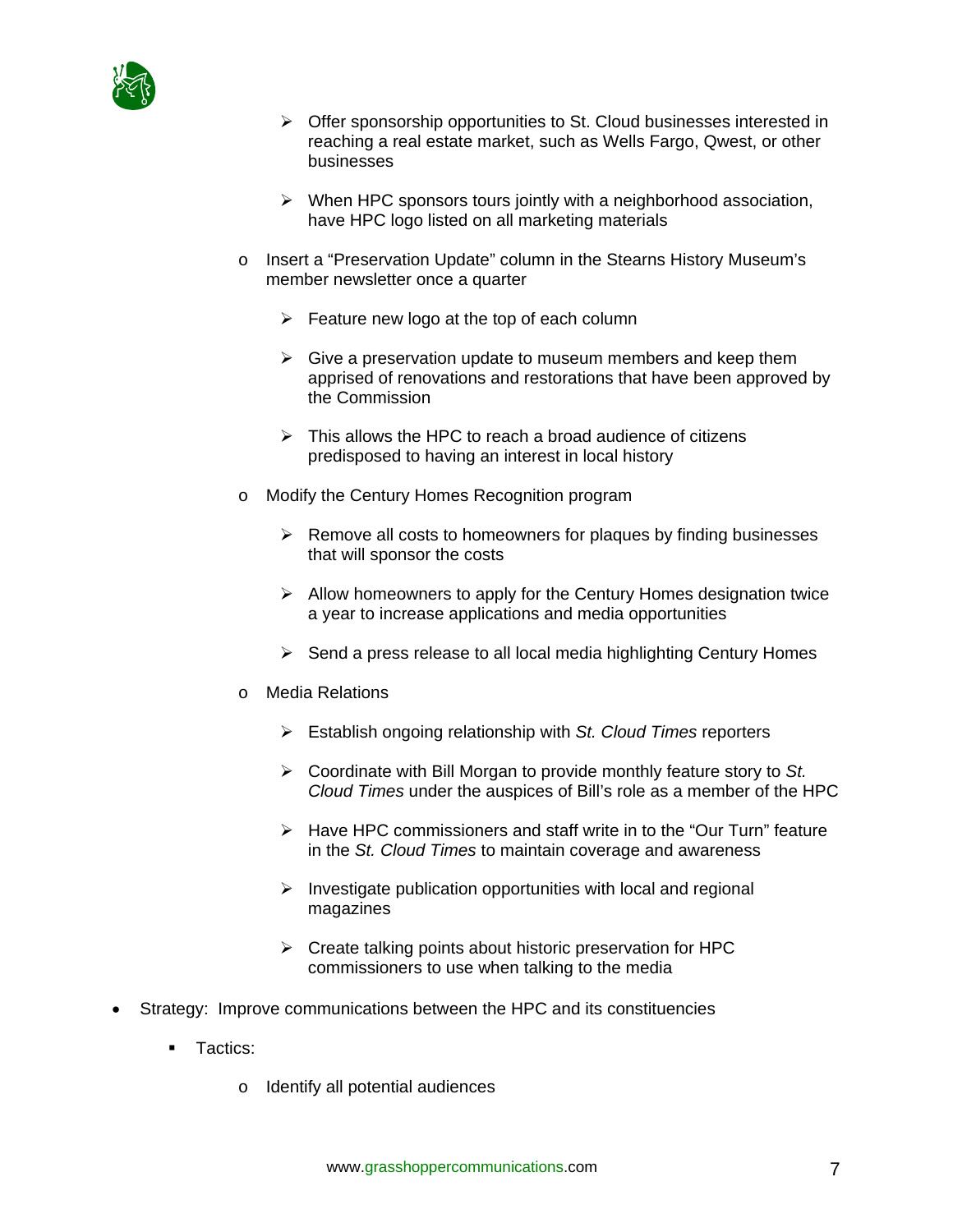

- $\triangleright$  Refer to key person interviews to determine primary stakeholders
- $\triangleright$  Create list of potential audiences and their concerns
- $\circ$  Work with realtors to more effectively communicate with historic home owners
	- $\triangleright$  Continue work with the St. Cloud Area Association of Realtors to after continuing education classes
	- $\triangleright$  Provide a historic district information packet to realtors so that they can convey to potential home buyers the benefits of owning a historic home
	- $\triangleright$  Create an information packet for homeowners that realtors can give to them at closing, which would include a detailed explanation of the benefits of owning a historic home and the homeowner's responsibilities
	- $\triangleright$  Find funding sponsors, perhaps banks or real estate companies, to defray costs of printing packets
- o Create a quarterly newsletter to communicate directly with all historic property owners
	- $\triangleright$  Mail newsletter to all residents and property owners within historic districts
	- $\triangleright$  Newsletter will contain information regarding renovations that have been approved, changes that can be expected in the neighborhoods, Century Home designations, upcoming events and tours
	- $\triangleright$  Highlight preservation success stories and photos
	- $\triangleright$  Newsletter will be a forum to update property owners on changes in design guidelines, new processes and other city procedures
	- $\triangleright$  Send copy of newsletter to City Council representative for each historic district
- o Involve St. Cloud State University Community Studies Program with HPC programs
	- $\triangleright$  Offer internships for students to get involved with HPC
	- $\triangleright$  Have interns do research for HPC publications and workshops
	- $\triangleright$  Invite Community Studies faculty and students to HPC events
	- ¾ Meet with Community Studies faculty to explore more cooperative opportunities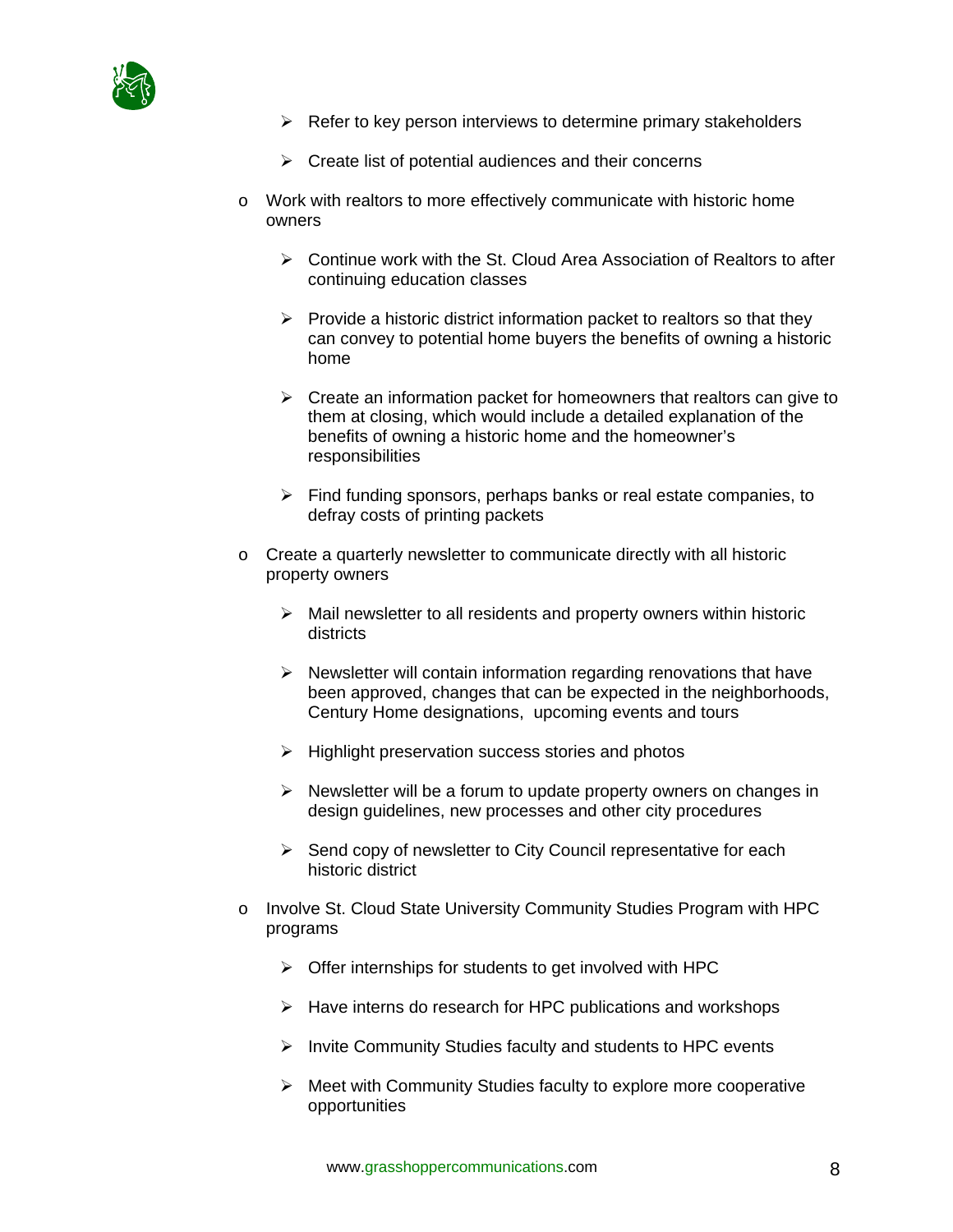

- o Create an interactive HPC website
	- $\triangleright$  Include information about design guidelines, the design review process and links to the zoning department and permit applications
	- $\triangleright$  Website will contain detailed maps of each historic district, including Adobe files of the walking tour maps
	- $\triangleright$  Residents and property owners will be able to find design review application forms, historic designation forms, Frequently Asked Questions and a series of "How to" sheets regarding permitting and design review
- o Media Relations
	- $\triangleright$  Create press kits on the Heritage Preservation Commission, including a fact sheet on the commission, a backgrounder, a synopsis of important HPC decisions and bios of the commissioners
	- ¾ Maintain relationship with *St. Cloud Times* reporters by sending press releases about HPC events and decisions
	- $\triangleright$  Invite reporters and editors to HPC events and meetings where the commission will discuss monumental decisions
- Strategy: Establish the HPC as the ultimate community resource for information and guidance on neighborhood preservation and development
	- **Tactics:** 
		- o Educate the general public, especially residents of core neighborhoods, about the benefits of historic preservation
			- ¾ Create a booklet entitled "Economic Benefits of Historic Preservation"
			- $\triangleright$  Include regional and national data on historic preservation
			- $\triangleright$  Use statistics on heritage tourism and the impact on St. Cloud to show the commercial benefits of preservation
			- $\triangleright$  Work with the CMBA to gather information about master craftspeople who specialize in historic preservation and benefits to the building industry
		- o Create reference materials for historic property owners
			- $\triangleright$  Develop a community resource sheet, including information on finding building histories, location of building records, city agencies with building information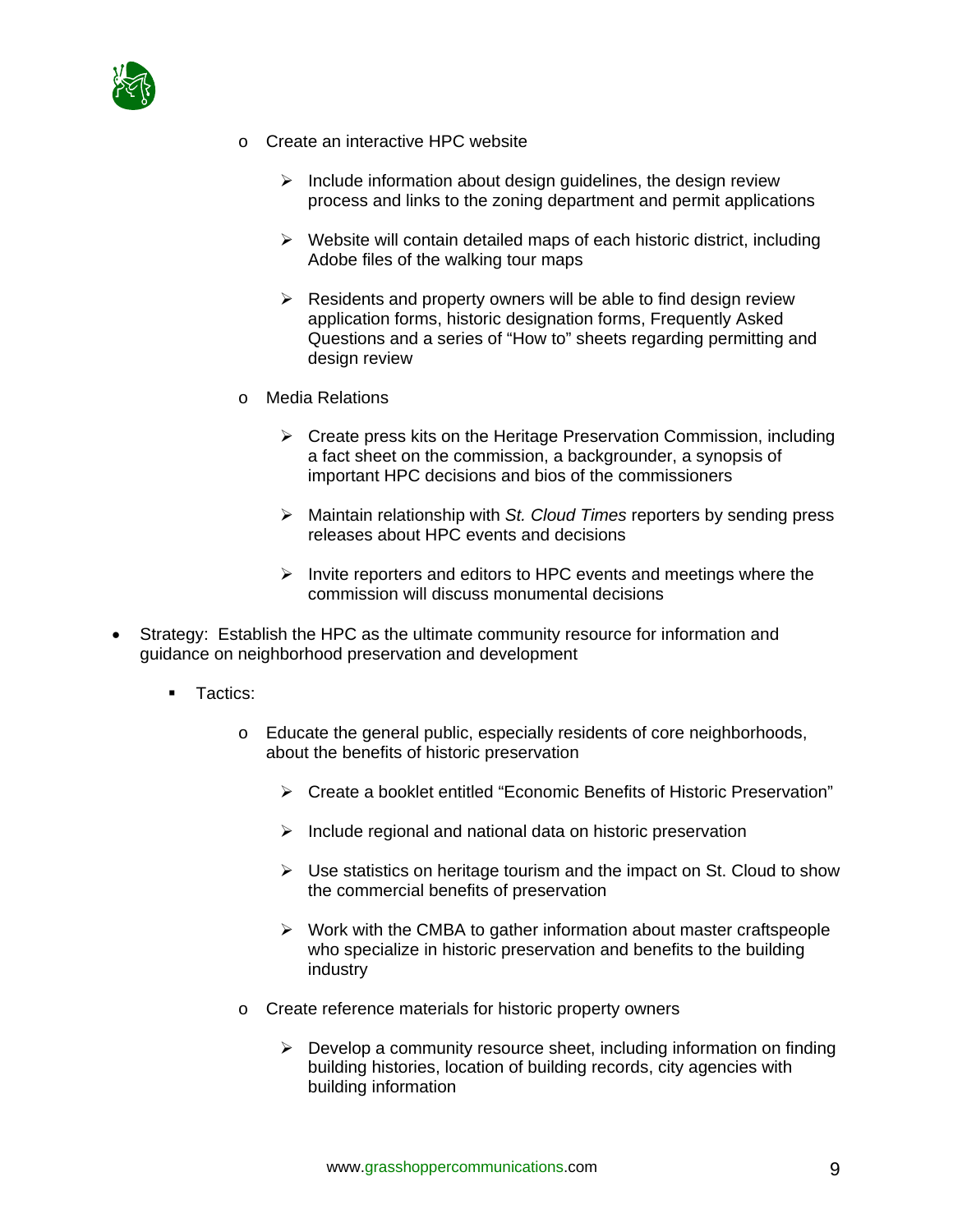

- $\triangleright$  Create a "how-to" sheet on writing the history of a historic home
- ¾ In conjunction with St. Cloud State University Community Studies program, sponsor a seminar on researching a historic home
- o Create annual Historic Preservation Awards sponsored by the HPC
	- $\triangleright$  Host awards every year in May to coincide with the National Trust for Historic Preservation's "Preservation Month"
	- ¾ Have four categories for awards—Adaptive Reuse, New Construction in a Historic District, Rehabilitation, and Overall Historic Preservation
	- $\triangleright$  Present the Century Homes designations at the awards ceremony
	- $\triangleright$  Publicize awards by sending nomination forms to HPC mailing list and residents in historic districts
	- $\triangleright$  Increase opportunities for media coverage by putting a reporter on the awards committee
- o Revise the "Frequently Asked Questions" sheet to provide more information on the both the *process* and the *benefits* of historic preservation
	- $\triangleright$  Highlight the fact that most building materials required by the HPC are readily available from local building companies
	- $\triangleright$  Explain that HPC approval pertains only to the exterior of the building
	- $\triangleright$  Include questions about the long-term and short-term benefits of historic preservation
- o Use website as a source of information for all aspects of preservation
	- $\triangleright$  Have a calendar of HPC meetings and a step-by-step timeline for property owners wanting to renovate their buildings.
	- $\triangleright$  Include a page of renovation and restoration ideas
	- $\triangleright$  Create a page that lists success stories in preservation throughout Minnesota and the nation
	- $\triangleright$  Include a link from the HPC website to neighborhood websites that contain listings of community events
	- $\triangleright$  Have a link between the HPC website and affiliated websites, including the city zoning department, planning department, Downtown Council, Stearns History Museum, the St. Cloud Convention and Visitor's Bureau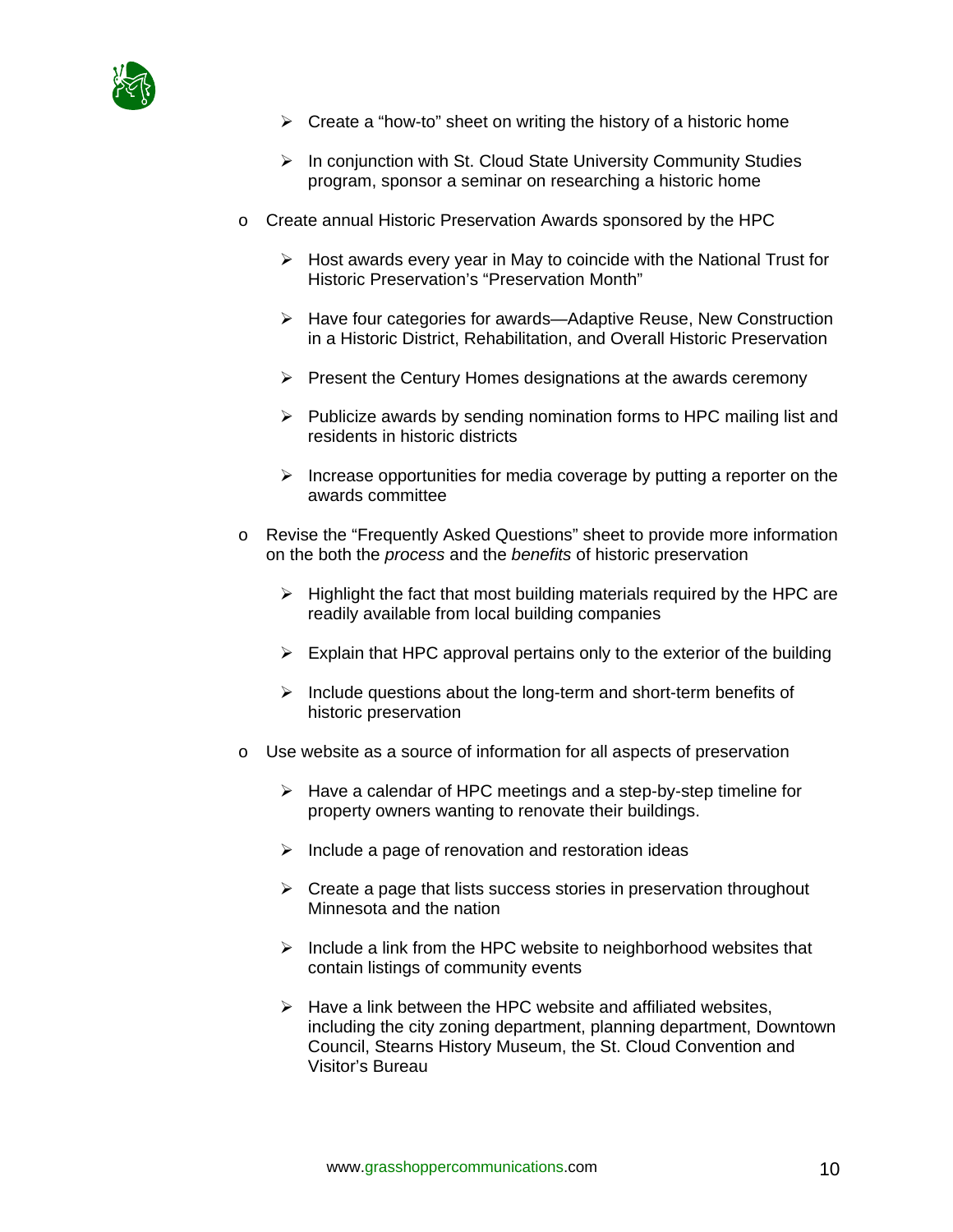

- $\triangleright$  Include links to regional and national preservation websites such as the Minnesota Historical Society, the National Trust for Historic Preservation and the National Park Service
- o Provide information on federal tax credits
	- $\triangleright$  Sponsor a quarterly or semi-annual seminar on federal tax credits
	- $\triangleright$  Outline tax credit benefits and help people with the process
	- $\triangleright$  Provide a list of names of accountants and architects who understand the process and can help property owners
	- $\triangleright$  Have specialists available at the seminar to assist residents in filling out the necessary paperwork
- o Advocacy
	- $\triangleright$  Act as an advocate for state and federal preservation policy
	- $\triangleright$  Lobby elected state officials to revive the "This Old House" law and include updates on lobbying efforts in quarterly newsletter and on the website
	- $\triangleright$  Include in newsletter information about how to contact state representatives about passing legislation that is sympathetic to historic preservation
- o Media Relations
	- ¾ Position Planning Department staff and HPC Commissioners as experts in historic preservation and development
	- $\triangleright$  Create a press release template for Planning Department to send out whenever the HPC approves a newsworthy renovation to a building, crediting the property owner, architect, builder, and HPC for saving a piece of St. Cloud's history
- VI. Budget Considerations

 The strategies outlined in this marketing plan are designed to be simple, straightforward, and relatively inexpensive. They can be implemented with a minimal out-of-pocket cost to the City of St. Cloud, the Planning Department, and the Heritage Preservation Commission. The design of the logo and identity package is included in the contract with Grasshopper Communications. There will be some additional city staff time required to get the programs up and running, but many of the programs entail onetime-only research and set-up. The website design can be done in-house with city facilities. The ongoing communication functions can be delegated among the city staff.

A few programs, especially the "Economic Benefits" brochure, the Century Homes plaques, and the packets for realtors and home buyers in historic districts, may require